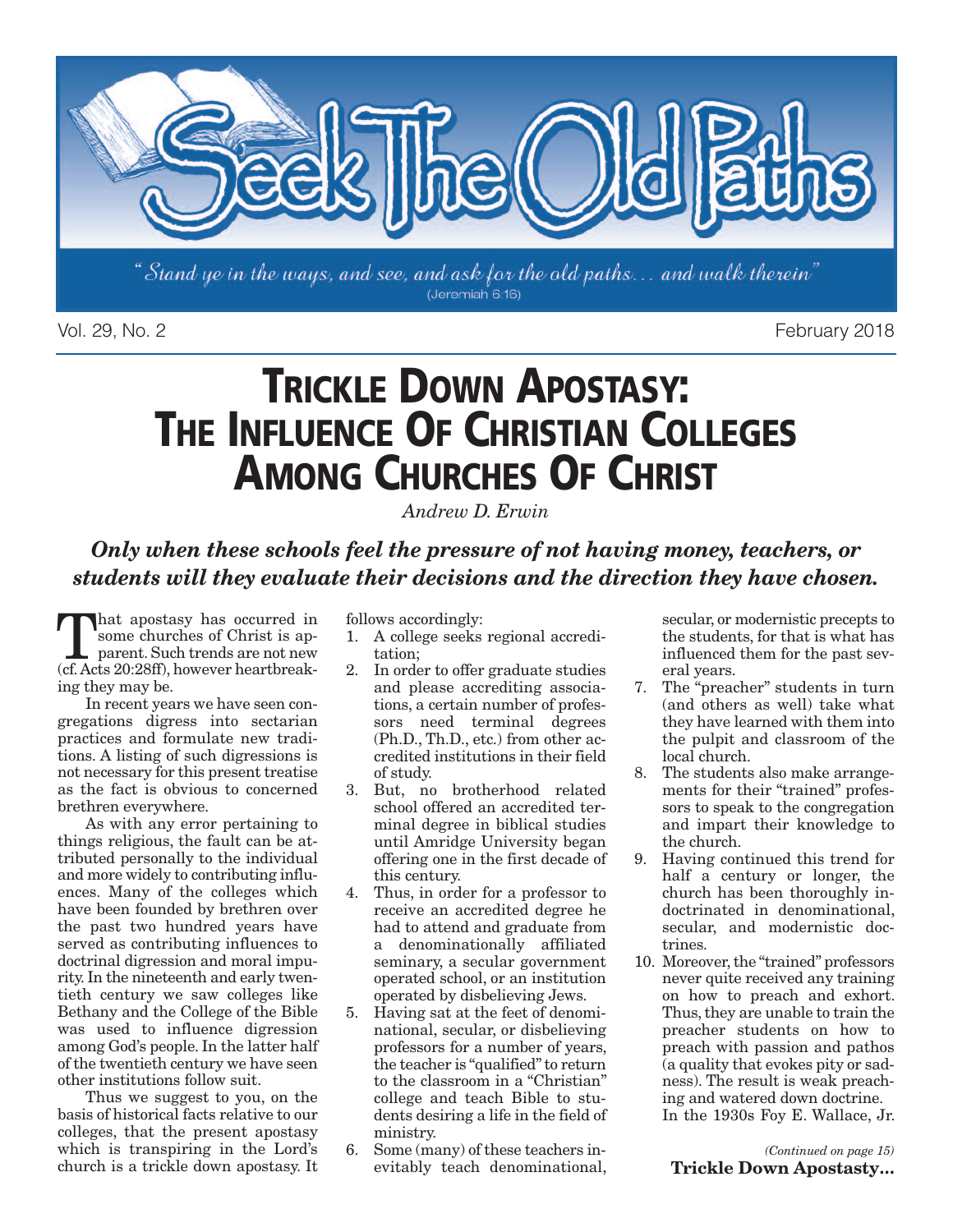

We all know people who are<br>spiritually. And, we know<br>there are remedies for those who are weak, both physically and there are remedies for those who are weak.There are steps to take and procedures to follow that develops strength and prevents weakness. However, this study is concerning spiritual weakness — how may it be prevented and/or treated.

The Scriptures clearly show that when one obeys the Gospel he is a "babe in Christ" and, the same verse shows what to do to overcome it. *"As newborn babes, desire the sincere milk*  $\int$ *of the word, that ye may grow thereby*" (1 Peter 2:2).

Sometimes our weakness comes from within us.

*One's attitude toward spiritual things can cause spiritual weakness.* Often those who are weak do not realize it and consequently see no need to do better. If I'm not interested in becoming a strong Christian, then I'm not going to exert any effort in becoming one. The individual himself/herself must take the initiative in growing in the Lord. The penman of Hebrews 5:11-14 makes this point well. *"Of whom we have many things to say, and hard to be uttered, seeing ye are dull of hearing. For when for the time ye ought to be teachers, ye have need that one teach you again which be the first principles of the oracles of God; and are become such as have need of milk, and not of strong meat. For every one that useth milk is unskilful in the word of righteousness: for he is a babe. But strong meat belongeth to them that are of full age, even those who by reason of use have their senses exercised to discern both good and evil."*

Some among the Hebrew brethren had been Christians long enough to grow far beyond where they had grown. Their number is many also today. Are you stronger in the Lord now than when you first became a Christian? If not, whose fault is it? Regardless of your circumstances, it is your own fault for not growing as you should and becoming spiritually strong.

God speaks of Israel as a nation being weak when they should have been strong.*"How weak is thine heart, saith the Lord GOD, seeing thou doest all these things, the work of an imperious whorish woman"* (Ezek. 16:30). God had given them the land of Canaan and provided all they needed to prosper, but they did not appreciate it any more than many today who care little about those things given them by others. Their heart is weak and they do not intend to do any better. Such people need to have the attitude of the Psalmist who said, *"O LORD, rebuke me not in thine anger, neither chasten me in thy hot displeasure. Have mercy upon me, O LORD; for I am weak: O LORD, heal me; for my bones are vexed. My soul is also sore vexed: but thou, O LORD, how long? Return, O LORD, deliver my soul: oh save me for thy mercies' sake"*  $(6:1-4)$ .

If you are weak, do you intend to repent and become strong? If so, when are you going to work on it? Today is the day!

Many are weak, do in part, to influences exerted upon them by others. It is hard to rise above those around you. Most never even try. Their attitude is,"why should I do any better if no one else is?"

There have always been more than enough bad examples through the ages. Israel was warned about the evil influences of Egypt and Canaan. *"After the doings of the land of Egypt, wherein ye dwelt, shall ye not do: and after the doings of the land of Canaan, whither I bring you, shall ye not do: neither shall ye walk in their ordinances"* (Lev. 18:3). *"And ye shall not walk in the manners of the nation, which I cast out before you: for they committed all these things, and therefore I abhorred them"* (Lev. 20:23). *"When thou art come into the land which the LORD thy God giveth thee,*

*thou shalt not learn to do after the abominations of those nations"* (Deut. 18:9). Israel was to follow God's commands instead of the nations around them.*"Ye shall do my judgments, and keep mine ordinances,to walk therein: I am the LORD your God. Ye shall therefore keep my statutes, and my judgments: which if a man do, he shall live in them: I am the LORD"* (Lev. 18:4-5).

In 2 Chronicles 30:7 we read, *"And be not ye like your fathers, and like your brethren, which trespassed against the LORD God of their fathers, who therefore gave them up to desolation, as ye see."* Solomon wrote, *"Make no friendship with an angry man; and with a furious man thou shalt not go: Lest thou learn his ways, and get a snare to thy soul"* (Prov. 22:24-25).

To say we simply followed those around us will be of no profit on judgment day. Those who are so inclined will not be excused simply because those around them did not show the proper example and influence. The judgment of God rests upon both those who exerted improper and bad examples and those who followed them. No comfort will be given to either. We must follow righteous examples and influences, not evil ones. *"Beloved, follow not that which is evil, but that which is good. He that doeth good is of God: but he that doeth evil hath not seen God"* (3 John 1:11).

The strong ought to be encouraging the weak and showing them what the Lord requires of us all. The righteous can say as Isaiah 35:3-4, *"Strengthen ye the weak hands, and confirm the feeble knees. Say to them that are of a fearful heart, Be strong, fear not: behold, your God will come with vengeance, even God with a recompence; he will come and save you."*

There are many excuses of the weak. To sit back and excuse ourselves for never progressing beyond the first principles will not work (cf. Luke 14:15-24). Just because there are always weak members does not mean you have to be among them. None the less, many make excuses for themselves.

Some excuse themselves because **they feel they are already better than some**. This sentiment apparently comforts those who feel justified in their weakness. How could it be a comfort to realize you are among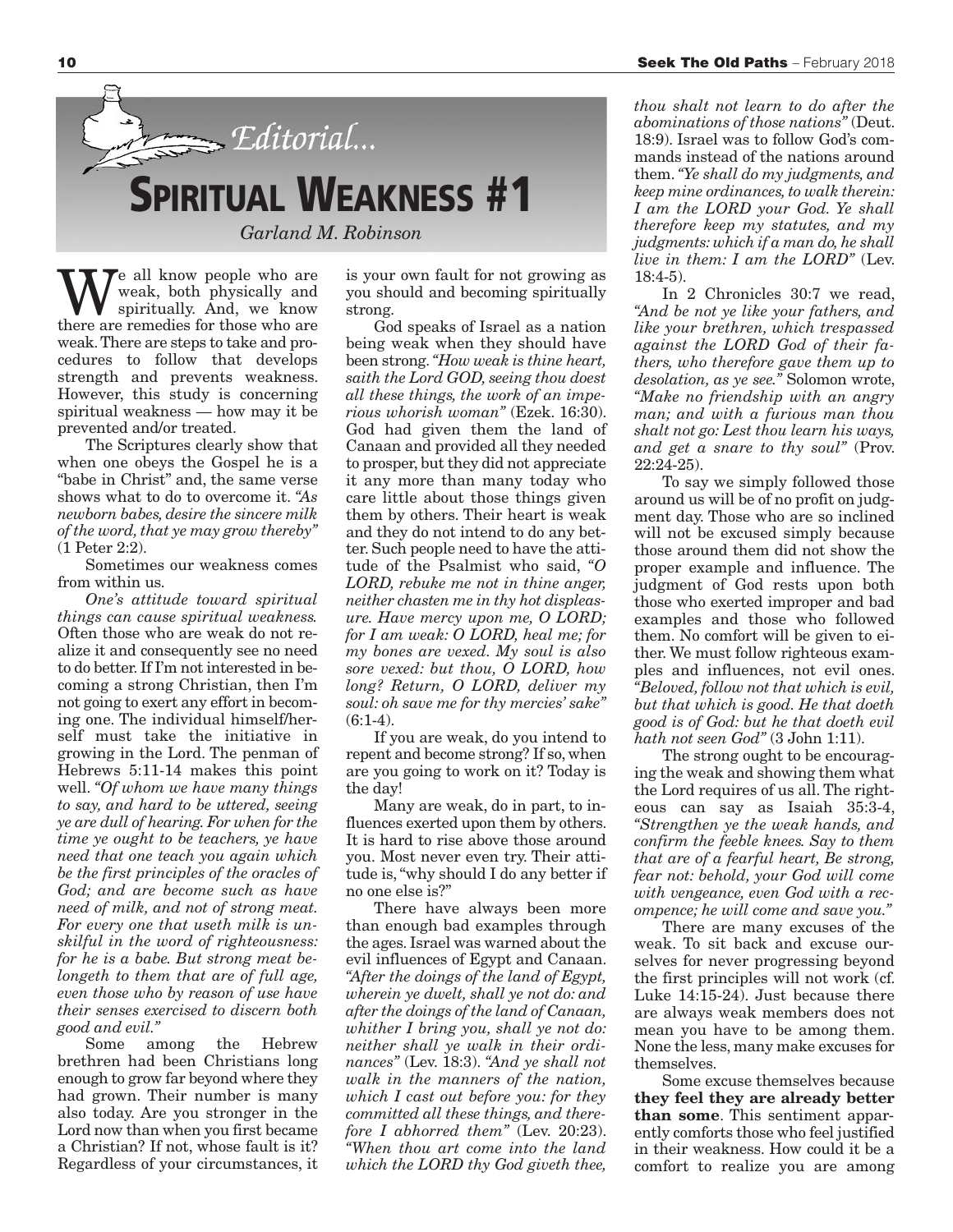those who are closest to the bottom? You are judging yourself according to the lowest standard!

Some excuse themselves because of **hypocrites in the church**. There are many hypocrites in the church, but you don't have to be among them. Other people is not the proper standard, God's Word is. Challenge yourself according to the Word of God, not others.The Lord will judge hypocrites and he will judge you. As I've always heard, I'd rather be under the same roof among a few hypocrites in worship than spend an eternity with them in hell.

Some excuse themselves by say-

ing they are **busy with their family**. While we appreciate parents who are concerned for their children, obeying the Lord and growing to strength in his work is the best medicine for the family you could ever give them. Playing sports and being wrapped up in school activities may be a lot of fun, but such will not be sufficient to satisfy God's judgment.We must be busy in God's business and devoted to his service.

Some excuse themselves because they **don't see the need to grow**. They think there is nothing wrong with where they are spiritually and therefore don't intend to do any better.They often become offended when approached about doing better.

Let's face it, many are weak because they have never applied themselves to the work of the Lord and don't intend to.The Lord's church has always been plagued with weak members and always will. However, that does not excuse our lack of efforts to help them grow. The strong must not be content to leave the weak alone. The work of the strong is to always encourage, exhort, persuade, entice and yes, reprove, rebuke, reprimand and admonish as well. This work will never cease.

(Part 2 next month)

### **THE ATHEIST'S INFLATIONARY UNIVERSE**

*Jon Gary Williams*

Over the years atheists have wrestled with the<br>problem of explaining how, apart from a special,<br>creative origin, the universe came into existence.<br>While different theories have been offered none of them problem of explaining how, apart from a special, creative origin, the universe came into existence. While different theories have been offered, none of them have solved the dilemma. The philosophical fact of eternal existence (that there never could have been a point at which nothing existed) proves to be a barrier for the atheistic mind. Since atheists believe that physical matter is the only thing that exists, they are forced to deal with the idea that physical matter may, of itself, be eternal. Yet, they realize this is an illogical alternative. So, where do they turn?

For years the so-called "Big Bang" theory was offered as the answer. This is the idea that the universe just suddenly exploded into existence. However, this solves nothing, for it means there had to be a preexisting "something" to "bang." So, this brings them back to zero. To avoid the problem of the eternal existence of physical matter, more than thirty years ago atheists concluded that at some point the material universe had to have a beginning. But, from what? Well, actually, from nothing! Yes, you read correctly — from nothing.

In 1984 the famed atheists, Alan H. Guth and Paul J. Steinhardt, proposed what they called, *The InflationaryTheory*. In the *Scientific American* they wrote:"From a historical point of view, probably the most revolutionary model is the notion that all the matter and energy in the observable universe may have emerged from almost nothing. The inflationary model of the universe provides a possible mechanism by which the observed universe could have evolved from an infinitesimal region. It is then tempting to go one step further and speculate that the entire universe evolved from literally nothing." (*Scientific American*, May, 1984, p.128)

Notice carefully the "scientific" language of this atheistic explanation for the origin of the universe:

*"...probably... the notion that... may have emerged... a possible mechanism... could have evolved... tempting to go one step further and speculate...."*

So, presumably, the problem is solved. Merely speculate that at some point when nothing at all existed, the material universe spontaneously self-generated and, "poof," there it was — just a revision of the "Big Bang" theory — wishful thinking at it's best.

It is almost impossible to believe anyone would promote such foolishness and keep a straight face. But, sad to say,this is the nature of atheistic thinking, and, after all, this is the only thing they have to offer, there is nothing left.

#### **UPDATE**

In the February 2017 issue of *Scientific American,* early promoters of the *Inflationary Universe* theory now admit their theory is scientifically invalid. In an article titled *Cosmic Inflation Theory Faces Challenges,* the lead heading reads: *"The latest astrophysical measurements, combined with theoretical problems, cast doubt on the long-cherished inflationary theory of the early cosmos and suggest we need new ideas."*

So, atheists are still found groping about searching for "new ideas" for the materialistic origin of the universe. However, it is a foregone conclusion that whatever "ideas" are concocted will, like the previous ones, fall by the wayside.That there is something eternal, something self-existent in and of itself, never having had a beginning, is so obvious — yet, under no circumstance will dogmatic, atheists open their minds to consider it.

How true, indeed, the statement twice made by the Psalmist, *"The fool hath said in his heart, there is no God"* (Psalm 14:1; 53:1).

*jongaryw@aol.com*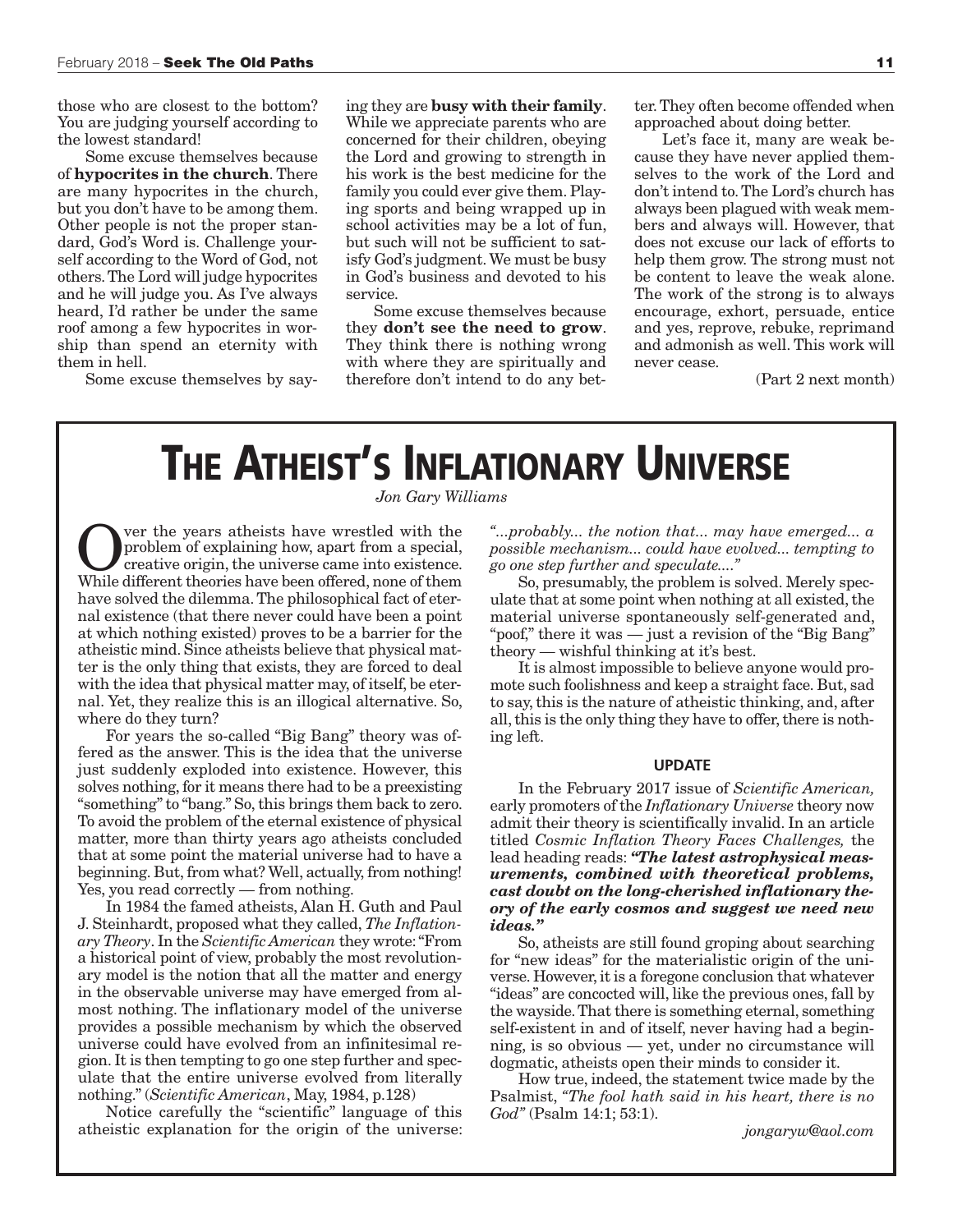## **HOW WE GOT THE BIBLE #2 INSPIRATION**

*Randy Kea*

the second major point in this study is **Biblical inspiration**. God has not only revealed His will, but inspired those who spoke it and wrote it.Three primary passages relate directly to the Bible's claim for inspiration. Perhaps the most familiar is 2 Timothy 3:16-17: *"All scripture is given by inspiration of God, and is profitable for doctrine, for reproof, for correction, for instruction in righteousness: that the man of God may be perfect, throughly furnished unto all good works."*

The phrase "inspiration of God"in this verse combines the Greek word *theos* (God) and *pneo* (to breathe), thus declaring that all scripture is *"the breath of God."* Therefore, every word in the Bible has been inbreathed by God.

The second passage to consider here is 2 Peter 1:20-21:*"Knowing this first, that no prophecy of scripture is of any private interpretation. For the prophecy came not in old time by the will of man: but holy men of God spake as they were moved by the Holy Ghost."* The context is a reference to the Old Testament canon but would apply to the Bible as a whole (in principle). The same Holy Spirit that inspired the Old Testament inspired the New Testament Gospel (1 Peter 1:12). The word "moved" translates from a Greek word which means "to bear or carry along."We see in this claim that the Scripture is not the product of the mind of man, but holy men spoke and wrote words as they were guided by the Holy Spirit.

A third passage (sometimes overlooked in this connection) is 1 Corinthians 2:9-16.Without citing the whole passage, we make these notations. Some ten times in this reference, the word "things" appears in the KJV.The "things of God" are placed in contrast with the "things of man."The phrase "things of God" refers to the mind of God. In verse 9 we cannot naturally know (eye, ear, heart) the things of God (the mind of God).Verse 10 states God has revealed these things, i.e. His mind. Verse 13 is arguably the clearest claim for verbal (words) inspiration in the entire Bible — *"words...which the Holy Ghost teacheth."* In verses 14-16 there is a contrast, not between a lost person and a saved person, but between an inspired man (spiritual) and an uninspired man (natural). A careful analysis here shows: 1) man cannot know the mind of God through natural means; 2) man can only know the mind of God, and therefore the will of God, by divine revelation; 3) God has given this revelation through Paul and the other inspired writers of the Bible; and 4) this revelation is verbal in nature — words which the Spirit teaches.

When one surveys the Bible, he sees prolific claims for revelation and inspiration throughout:

- The Old Testament claims for itself to be inspired of God (Exodus 24:4; Jer. 1:9; Neh. 9:20,30; 2 Sam. 23:2),
- The New Testament claims for itself to be inspired of God (1 Cor. 14:37; Gal. 1:10-12; 1 Thess. 2:13; 2 Peter 3:15-16),
- The New Testament claims for Old Testament (2 Peter 1:20-21; 2 Tim. 3:15-17),
- The Old Testament pre-authenticated the New Testament (Jer. 31:31-34),
- Christ's claims for the Old Testament (John 5:39; Luke 24:44; Matt. 23:35 (note: Jesus viewed the Old Testament as the voice of God — Matt. 19:4-6),
- Christ pre-authenticated the New Testament (John 14:26; 16:13).

These points clearly indicate that no matter where you go in the Bible, it is overflowing with claims for its own inspiration.

To further develop this, it is important that we understand this claim for inspiration extends to the very "words" of the Bible. The Bible does not claim "concept" or "thought" inspiration; it claims **verbal inspiration (words).** Let me itemize some examples to consider:

• "And thou shalt speak unto him,

and put words in his mouth: and I will be with thy mouth, and with his mouth, and will teach you what ye shall do" (Exod. 4:15);

- "I will write upon these tables the words" (Exod. 34:1);
- "Write thou these words" (Exod. 34:27);
- "These are the words which the Lord hath commanded" (Exod.  $35:1$ :
- "Moses went out, and told the people the words of the Lord" (Num. 11:24);
- "These be the words which Moses spake unto all Israel" (Deut. 1:1);
- "that we may do all the words of this law" (Deut 29:29);
- "he read all the words of the law" (Josh 8:34);
- "Samuel grew, and the Lord was with him, and did let none of his words fall to the ground" (1 Sam. 3:19);
- "to perform the words of this covenant" (2 Kings 23:3);
- "they obeyed the words of the Lord" (2 Chron. 11:4);
- "he read in their ears all the words of the book of the covenant" (2 Chron. 34:30);
- "then were assembled unto me every one that trembled at the words of the God of Israel" (Ezra 9:4);
- "I have esteemed the words of his mouth more than my necessary food" (Job 23:12);
- "the words of the Lord are pure words" (Psalm 12:6);
- "the entrance of thy words giveth light" (Psalm 119:130);
- "I have put my words in thy mouth" (Isa. 1:16);
- "I have put my words in thy mouth" (Jer. 1:9);
- "Thou shalt speak my words unto them" (Ezek. 2:7);
- "My words shall not pass away" (Matt. 24:35);
- "they remembered his words" (Luke 24:8);
- "He whom God hath sent speaketh the words of God"(John 3:34);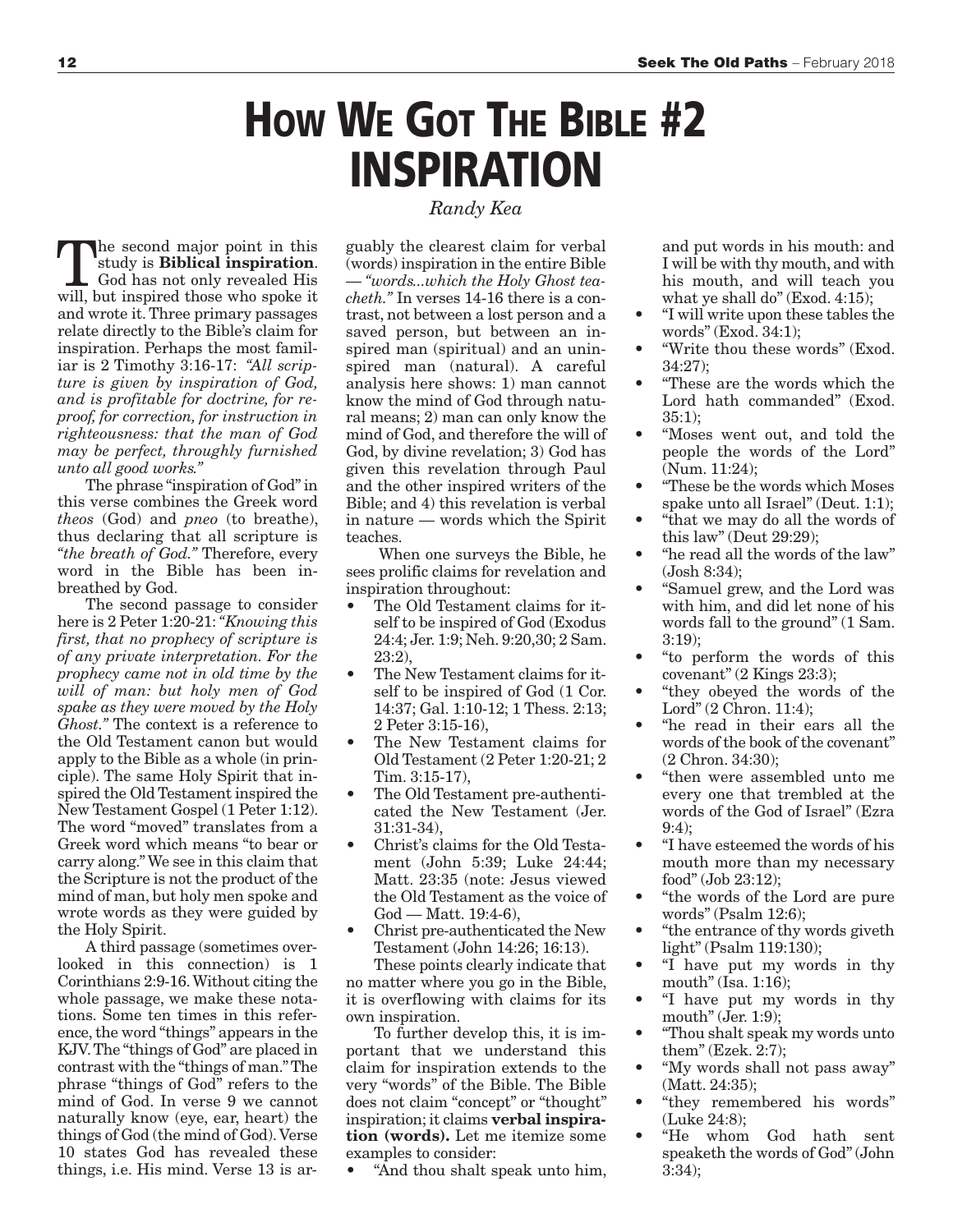- "The words that I speak unto you, they are spirit, and they are life" (John 6:63);
- "not in words which man's wisdom teacheth, but which the Holy Ghost teacheth" (1 Cor. 2:13);
- "nourished up in the words of faith and of good doctrine"(1 Tim. 4:6);
- "Hold fast the form of sound words" (2 Tim. 1:13);
- "be mindful of the words which were spoken before by the holy prophets" (2 Peter 3:2).

The above citations are nowhere near all that could have been noted.A profitable study by using a concordance would be to note the term "words" and read all of the verses that emphasize verbal inspiration. This point is crucial as we go through this study because the Bible not only claims *verbal inspiration,* as we will later see, it claims *verbal preservation,* thus necessitating a verbal and formal translation.

There are various **false theories of inspiration**. We will briefly note them here:

- 1) *Literary Inspiration.* This is the notion that the Bible is only inspired in the same sense as Milton, Keats or Shakespeare were inspired.The Bible would be mere human genius and carry no authoritative weight.
- 2) *Mechanical Dictation.* Some have suggested that the Bible writers took dictation. This method does not take into account the individuality of the writers.The words of the Bible are inspired as we have demonstrated above; however, the Holy Spirit guided, carried along, superintended, the writers within the framework of their individual vocabulary and style.
- 3) *Universal Inspiration.* This is the claim that all Christians are inspired by God.This would exclude special chosen agents of revelation such as the apostles and prophets and would effectively remove the necessity of the Bible since every Christian could write his own Bible.
- 4) *Thought or Concept Inspiration.* Some maintain that God merely gave Bible writers an inspired thought and left them to chose words of their own discretion.The preface of the NIV (New International Version) advocates this the-

ory of inspiration in their translation process, thus denying that the NIV is a verbal translation. A word is the sign of a thought or idea. How can we trust that the writers of the Bible selected the correct words without divine guidance?

5) *Partial Inspiration.* This idea says that portions of the Bible are from the mind of God but other parts are from man, therefore subject to

errors and discrepancies. Again, the Bible claims plenary (full) inspiration which negates this theory.

None of these five points is the position the Bible takes for itself. The Bible, as we have previously stated, claims to be a verbally (all the words) and plenary (all the parts) written revelation from God.

Something else to consider on this major point of inspiration is the word

#### **THE CHRISTIAN SABBATH**

T*he Christian Sabbath* is <sup>a</sup> nickname men have given to the first day of the week. It is not a Bible expression and it does not express a Bible idea.

The seventh day sabbath was a sign of the covenant between God and Israel (Exodus 31:13-17). It signified that God had set the nation of Israel apart from all other nations for the purpose of fulfilling his promise to Abraham, that through his seed all the nations of the earth would be blessed.The sabbath signified that Israel was "sanctified;"thus it was limited to the children under the covenant. If the sabbath had been for all the world it would have signified nothing for Israel. In Genesis 2:3, Moses tells us that *"God blessed the seventh day, and sanctified it,"* but he does not say in Genesis that he wanted the world to "keep"it.The patriarchs in Genesis did not keep it.They did not even know about it.The sabbath was unknown until God made it known on Sinai (Deut. 5:1-3; Neh. 9:13-14; Ezek. 20:10- 12). Its observance came with the giving of the Old Law, and its commanded observance ended with the end of the Old Law. No one living today has ever been commanded to keep the seventh day holy unto the Lord.

Jesus rose from the dead on the first day of the week (Mark 16:1-9; Luke 24). Jesus met with his disciples repeatedly on the first day of the week between his resurrection and ascension (John 20:1,19,26). The following Pentecost came on the first day of the week and on that day the apostles were baptized of the Holy Spirit, the Gospel of the resurrection was first preached, the plan of salvation was revealed, three thousand were baptized for the remission of their sins and became the firstfruits of the Gospel, and the church of Christ was established (Acts 2).Under the teaching of the apostles the church assembled for worship on the first day of the week (Acts 20:7; 1 Cor. 16:2). Since the observance of the Lord's Supper was to continue until Christ returns (1 Cor. 11:26), the church continues to assemble on the first day *"until he come."* Because the first day of the week is associated with the Lord's supper (1 Cor. 11:17-34) and the Lord's table (1 Cor. 10:16-17,21) it is believed that John called the first day of the week "the Lord's day" (Rev. 1:10).

*"Sabbath"* means *"rest"* and under the Old Law the Jews were commanded to cease from their labors on that day and to put to death those who would not do so (Exodus 31:13-17). Many today "rest" on the first day of the week. They do so out of custom. There is no commandment to do so and there is no death penalty for those who do not. That is why it is not Biblical to call the first day of the week the "Christian Sabbath." However, there is a Biblical pattern of the church assembling on the first day of the week in Troas (Acts 20:7), in Corinth (1 Cor. 16:2), in Galatia (1 Cor. 16:1) and by implication "in every place in every church" (1 Cor. 4:17).

*Bill Boyd 647 Finger Bluff Road Morrison, TN 37357*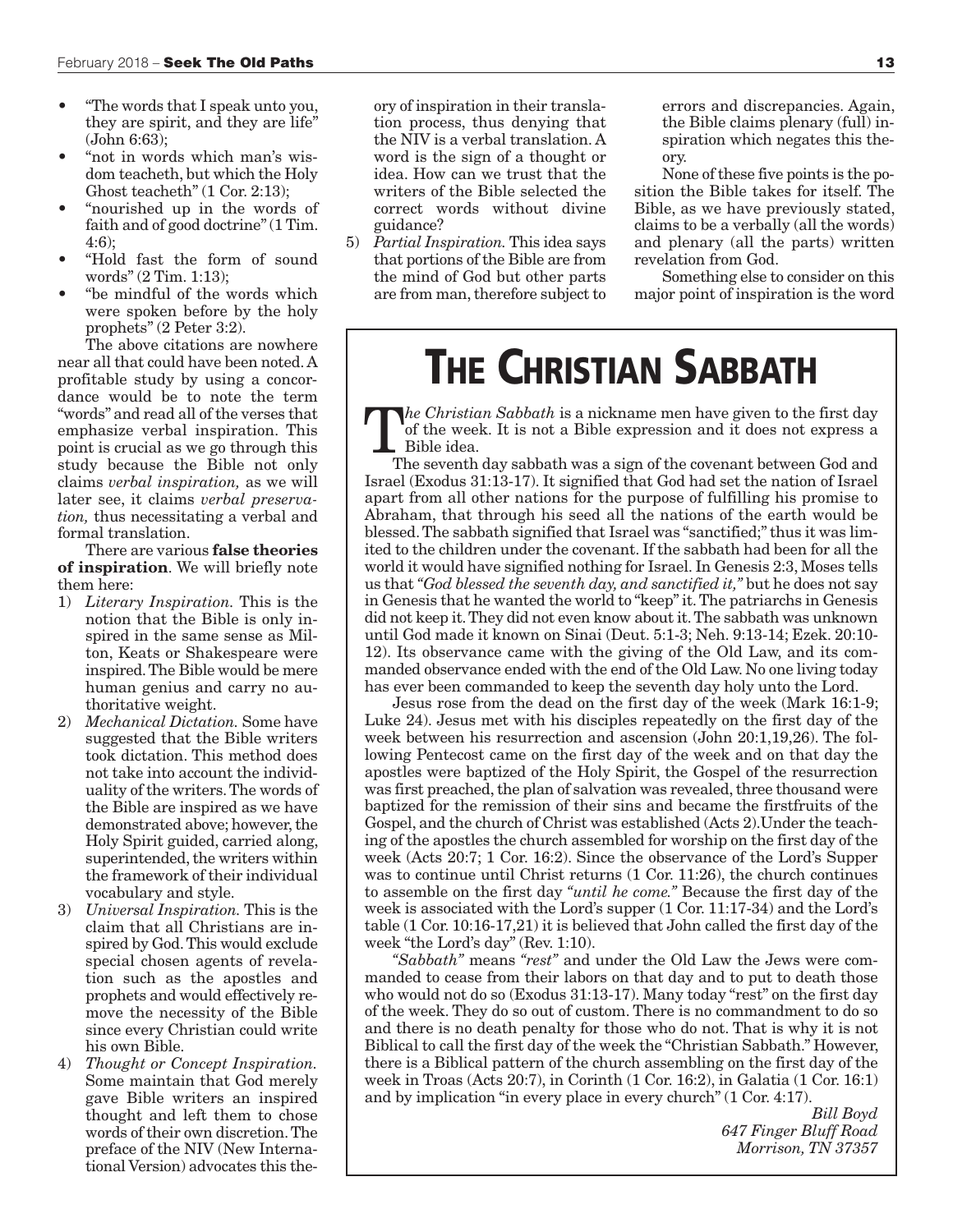"prophet." In our modern vernacular, the word "prophet" is used to identify one who predicts the future; however, the Bible usage of the term "prophet" is broader in definition. The word "prophet" in the Bible is used to describe an inspired spokesman for God, whether the subject is the past, present, or future. Only a casual reading of the prophets (Isaiah through Malachi) will demonstrate that they constantly addressed contemporary

# **THE PLAIN TRUTH ABOUT MONEY**

*Roger D. Campbell*

If mall children are often fascinated with money because it's shiny and small enough to go in their mouth. As they grow up they reach the point when I they understand money has the power to buy things. That's a new reason for them to like money. Later in their teenage years their thinking can be dominated by a desire to possess money in order to impress others or to buy things that mom and dad won't buy them. As adults; well, a lot of adults are still fond of money. Money, in and of itself, possesses no moral qualities. Money is neither right-

eous nor unrighteous. Money is an inanimate object, a means or tool to help us obtain something else. It's one's attitude toward money/riches that makes the difference.

In order to help us keep a handle on our attitude, we offer the following six truthful statements about money. May they serve as a reminder and/or warning to all of us.

1) *Money cannot buy love.* Way back in the 60s the Beatles were singing,"I don't care too much for money, 'cause money can't buy me love." It was true then, and it is still true now. Money may impress folks and attract them to a moneypossessing person, but money cannot buy genuine love. Young people, are you listening?

2) *Money doesn't grow on trees.* How many times did we hear our parents tell us that when we wanted something we couldn't afford? Because it is true that money does not grow on trees and we can't have it at the snap of our fingers, we need to be good stewards with the funds God has placed in our hands (1 Cor. 4:2). Our Lord says,*"Owe no man anything"* (Rom. 13:8). Christians ought not to use credit cards to the extent they get themselves into debt they can't pay off.

3) *Money is not the root of all evil, but the love of money is* (1 Tim. 6:10).The love of money is covetousness, and covetousness is idolatry (Col. 3:5). Such a love affair with material riches has ruined friendships, marriages, and even congregations. How sad indeed!

4) *Money never has and never will save a soul.* Money can be used to help support the preaching of the Gospel (2 Cor. 11:8,9). It is also an instrument that assists us in edifying the faithful. But still, money cannot save souls.

5) *Money will not accompany us when we leave this world.* Regardless of how much money one has, the money stays behind when we die. You can't take it with you. *"For we brought nothing into this world, and it is certain we can carry nothing out"* (1 Tim. 6:7).

6) *Money is not success, and success is not possessing money.* Oh, if we could only help people, including ourselves, see this point! There will be plenty rich people go to hell. And, there will be plenty poor folks go to heaven. One's eternal destiny is not determined by his/her financial status.You want success, you say? Then listen carefully to what the Lord once told Joshua: *"This book of the law shall not depart out of thy mouth; but thou shalt meditate therein day and night, that thou mayest observe to do according to all that is written therein: for then thou shalt make thy way prosperous, and then thou shalt have good success"* (Joshua 1:8). THAT is true success.

Let each of us resolve to accept the truth about money, and in the process, beware of *"the deceitfulness of riches"* (Mark 4:19).

> *120 Fawn Dr. Chattanooga, TN 37412*

matters, not just future events. If you cross examine Exodus 4:10-17 with Exodus 7:1, the Bible itself defines the word "prophet" as one who speaks the "words" of God, thus God's mouthpiece.According to this biblical definition, the entire Bible is a verbally inspired utterance from God.

Note a few more verses on inspiration:

- "It shall be given you in that same hour what ye shall speak" (Matt. 10:19);
- "For it is not ye that speak, but the Holy Ghost" (Mark 13:11);
- "The Holy Ghost by the mouth of David spake" (Acts 1:16);
- "And began to speak with other tongues, as the Spirit gave them utterance" (Acts 2:4);
- "The Spirit of the Lord spake by me, and his word was in my tongue" (2 Sam. 23:2).

Inspiration is God communicating through men, to men, verbally.

The Bible not only claims to be inspired repeatedly, it possesses objective qualities and attributes which prove it to be what it claims to be:

- 1) predictive prophecies, dealing with Christ, His kingdom, the nation of Israel, and world dominions centuries in advance of their minute fulfillment;
- 2) scientific precision in a time that pre-dated the existence of the science under consideration;
- supernatural unity which can only be explained if one Mind is guiding all the writers of the Bible.

These evidences and more demonstrate that the Bible is of divine origin. The Catholic catechism, the Koran, the book of Mormon, etc. possess no such qualities.The Bible is in a category all by itself. It is the only book from heaven above.

By way of summary, so far we have seen that God has always revealed His will to man and held him accountable to it. This revelation has always been given through inspired words that man can hear, believe, and obey.

The next consideration in this series of articles will be CONFIRMA-TION. God not only 1) revealed His Word and 2) inspired it, He miraculously 3) authenticated it (confirmed it).

> *100 Sweetbriar Walk Stockbridge, GA 30281*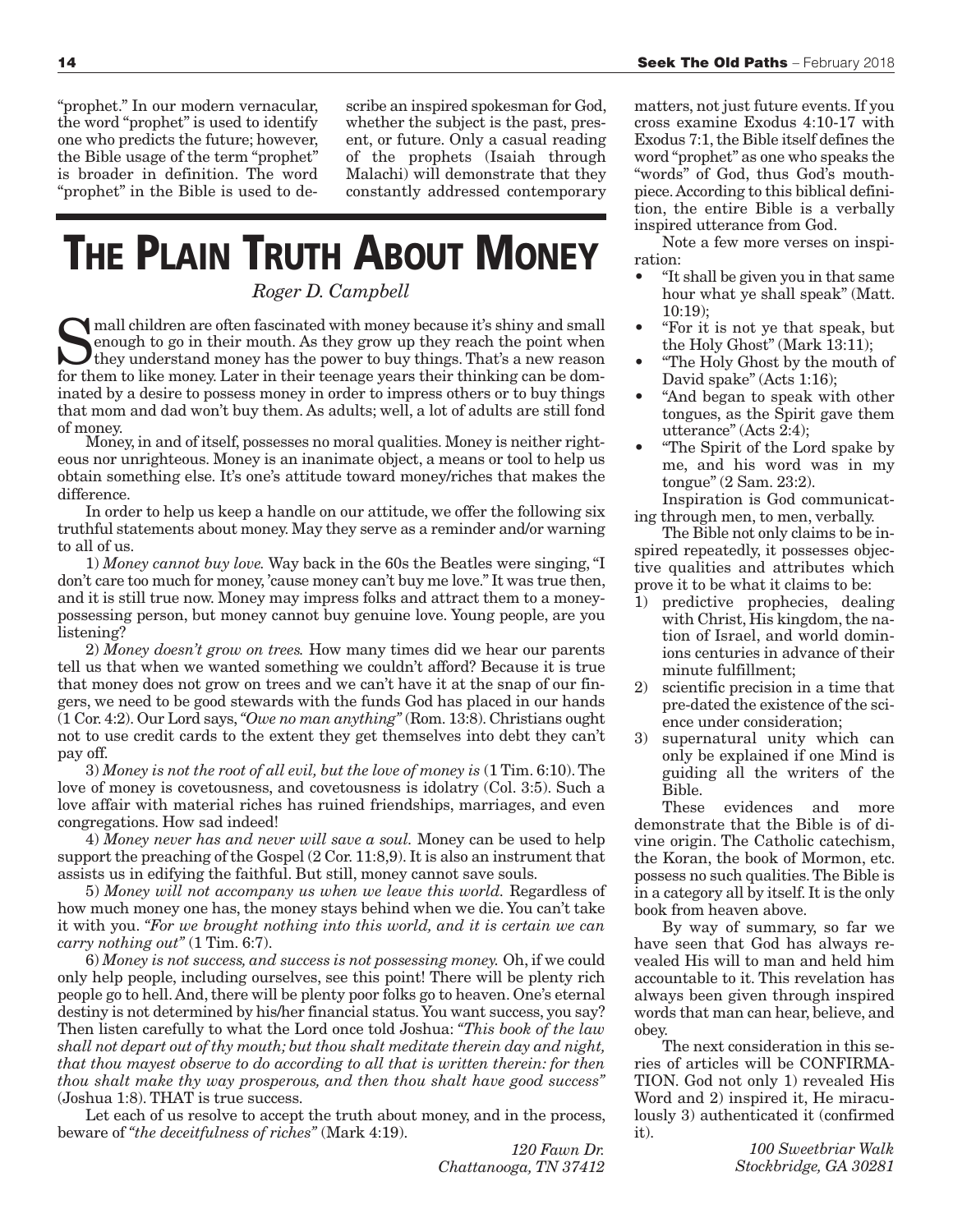#### **Trickle Down Apostasy…**

*(Continued from page 9)*

warned us that,"Back of much of this doctrinal softness is the influence of some of the colleges among us"[Foy E. Wallace, Jr., "Jehovah-Nissi — The Lord My Banner," The Bible Banner, (July, 1938), Vol. 1, No. 1, pp.1 ff]. He continued his observations referring to the trend as "college domination" [Ibid]. Wallace prophetically writes: "They have harbored teachers of error; they have promoted a spirit of worldliness; they have manifested an air of superiority; they have conducted campaigns among the churches to affiliate the church and school which will eventually, if continued, result in college domination and control in the church" [Ibid].

Wallace continued by offering no less than six ways in which college domination has been/will be felt in the church. They are as follows:

- 1. By boycotting preachers who do not "cooperate" with said college, criticize, or oppose the linking of the church and college in the church's budget;
- 2. When a president of a college can dictate congregational policy through the "Ex-Student's Association";
- 3. When the young people in the church, preachers or not, are obligated to the institution that graduated them and become a virtual auxiliary of that college in the local congregation;
- 4. When it comes to pass that "Our alma mater which art in Abilene" can command the loyalty and devotion from an alumni equal to the homage due "Our Father which art in heaven" — that is college domination plus.
- 5. By measuring a man's loyalty to Christ by his loyalty to a college;
- 6. When we feel that we can criticize the church at free will, but say one word against the college and you become *anathema*!

At one time it could be said that the colleges helped to bolster the church in the area which it was located. Such is not the case today. Even a casual glance at the churches in "college towns" will bring to our attention the reality of this trickle-down apostasy. Indeed the pursuit of terminal degrees has led to a number of terminal illnesses in the Lord's church.

Having stated the obvious case before, let us ask how can these institutions among us be reformed? First, ask yourselves what items are essential to the continuation and facilitation of any school and you will observe the following three essentials: 1) money; 2) teachers; 3) students. Without money, teachers, and students, a school — any school — would be forced to close.

With that being said, as concerned Christians, how can we impact reform in the schools we have helped to build? In the first place...

- We must stop sending them our money. In the second place,
- We must not teach for them until they choose to cease their efforts of digression, or support any of their faculty members which teach error. And lastly,
- We must determine not to send our children or choose ourselves to be educated at such places.

Only when these schools feel the pressure of not having money, teachers, or students will they evaluate their decisions and the direction they have chosen. However, money, teachers and students are worldly concerns which should be of no concern at all. The point ought to be, where is their concern for Truth and Righteousness? Shouldn't God's word and faithfulness to him be the most important goal? But sadly, they go where the money is!

Concerning the church, we must cease allowing these schools to dominate us. An education is all well and good when it is intended to be used for well and good! However, regardless of the education a person may have, if they are not determined to speak the truth, the whole truth, and nothing but the truth, they should not be allowed to preach or teach for God's people. Moreover, churches must determine to have men as their preachers who are willing to do the work of an evangelist, exhort with all longsuffering and doctrine, and live a pure and godly life. Only when churches stop allowing the degrees and diplomas to dictate the desired candidates for the job, and place the emphasis back where it belongs and seek to hire faithful men who are willing and able to teach others also, will we see a change for the better. Only when we expect more out of our preachers will

we get more out of our preachers. Only then will we be able to thwart the apostasy which has trickled down among us.

> *7 Brown Creek Dr. TN 37334*

#### **CONTRIBUTIONS**

| Allen & Virginia Rupert\$75      |  |
|----------------------------------|--|
|                                  |  |
| David L. Mayes \$200             |  |
| Northcutts Cove C/C,             |  |
| Rock Island, TN \$100            |  |
|                                  |  |
| Wood C/C, Woodbury, TN\$50       |  |
| Haidyee Z. Vaughan \$40          |  |
| M/M Wilburn F. Moore\$100        |  |
| Ronnie & Melissa McDaniel\$100   |  |
| Fred B. Nolph\$75                |  |
|                                  |  |
| Anonymous \$300                  |  |
| Don & Judy Gribble\$50           |  |
| Anonymous \$200                  |  |
| Broadway C/C, Rockford, IL \$25  |  |
| Marion & Linda Schow \$400       |  |
| Marjorie McCoy\$10               |  |
| Baker C/C, Baker, FL \$25        |  |
| Baker C/C, Baker, FL \$25        |  |
| Samuel & Ida Nell Pearson \$20   |  |
| Anonymous \$100                  |  |
| D. Paul Gartman\$50              |  |
|                                  |  |
| Margaree Moutry \$25             |  |
| Jack A. Blake \$25               |  |
| Daryl & Janice Tucker\$100       |  |
|                                  |  |
|                                  |  |
|                                  |  |
| Berea C/C, Rock Island, TN \$100 |  |
|                                  |  |
| Neely's Bend C/C,                |  |
| Madison, TN\$100                 |  |
| Bradford C/C, Bradford, TN\$50   |  |
| Jackson St. C/C,                 |  |
| Alexandria, LA\$100              |  |
| Charles D. Wilson \$20           |  |
|                                  |  |
|                                  |  |
| Beginning Balance \$7,252.89     |  |
| Contributions\$2,935.00          |  |
| Debits                           |  |
| Postage \$1,721.25               |  |
| Paper \$2,018.39                 |  |
| Supplies\$656.06                 |  |
| Ending Balance \$5,792.19        |  |
|                                  |  |